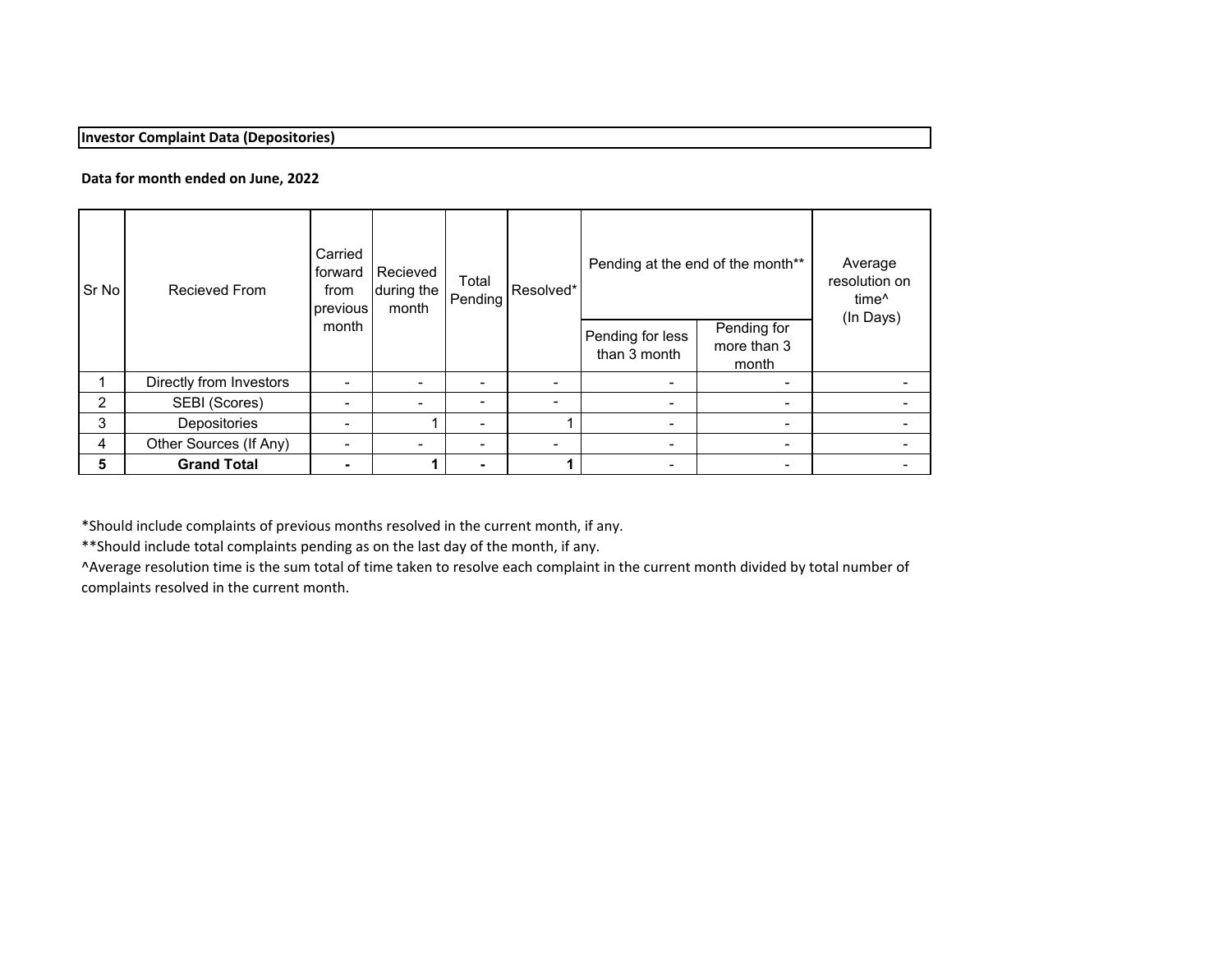#### **Investor Complaint Data (Depositories)**

**Trend of monthly disposal of complaints**

| Sr. No.        | <b>Month</b>       | <b>Carried</b><br><b>Forward from</b><br>previous<br>month | <b>Received</b> | Resolved*      | Pending** |
|----------------|--------------------|------------------------------------------------------------|-----------------|----------------|-----------|
| $\mathbf{1}$   | Apr-22             |                                                            |                 |                |           |
| $\overline{2}$ | May-22             |                                                            | $\mathbf{1}$    | 1              |           |
| 3              | <b>Jun-22</b>      |                                                            | $\mathbf{1}$    | $\mathbf{1}$   |           |
| 4              | <b>Jul-22</b>      |                                                            |                 |                |           |
| 5              | Aug-22             |                                                            |                 |                |           |
| 6              | Sep-22             |                                                            |                 |                |           |
| 7              | Oct-22             |                                                            |                 |                |           |
| 8              | <b>Nov-22</b>      |                                                            |                 |                |           |
| 9              | Dec-22             |                                                            |                 |                |           |
| 10             | $Jan-23$           |                                                            |                 |                |           |
| 11             | Feb-23             |                                                            |                 |                |           |
| 12             | Mar-23             |                                                            |                 |                |           |
|                | <b>Grand Total</b> |                                                            | 2               | $\overline{2}$ |           |

\*Should include complaints of previous months resolved in the current month, if any.

\*\*Should include total complaints pending as on the last day of the month, if any.

| Sr. No. | Year               | Carried<br><b>Forward from</b><br>previous year | <b>Received</b><br>during the<br>year | <b>Resolved</b><br>during the year | Pending at<br>the end of<br>the year |
|---------|--------------------|-------------------------------------------------|---------------------------------------|------------------------------------|--------------------------------------|
| 2       | 2018-19            |                                                 |                                       |                                    |                                      |
| 3       | 2019-20            |                                                 | 16                                    | 16                                 |                                      |
|         | 2020-21            |                                                 | 11                                    | 11                                 |                                      |
|         | 2021-22            |                                                 | 14                                    | 14                                 |                                      |
|         | <b>Grand Total</b> |                                                 | 46                                    | 46                                 |                                      |

# **Trend of annual disposal of complaints**